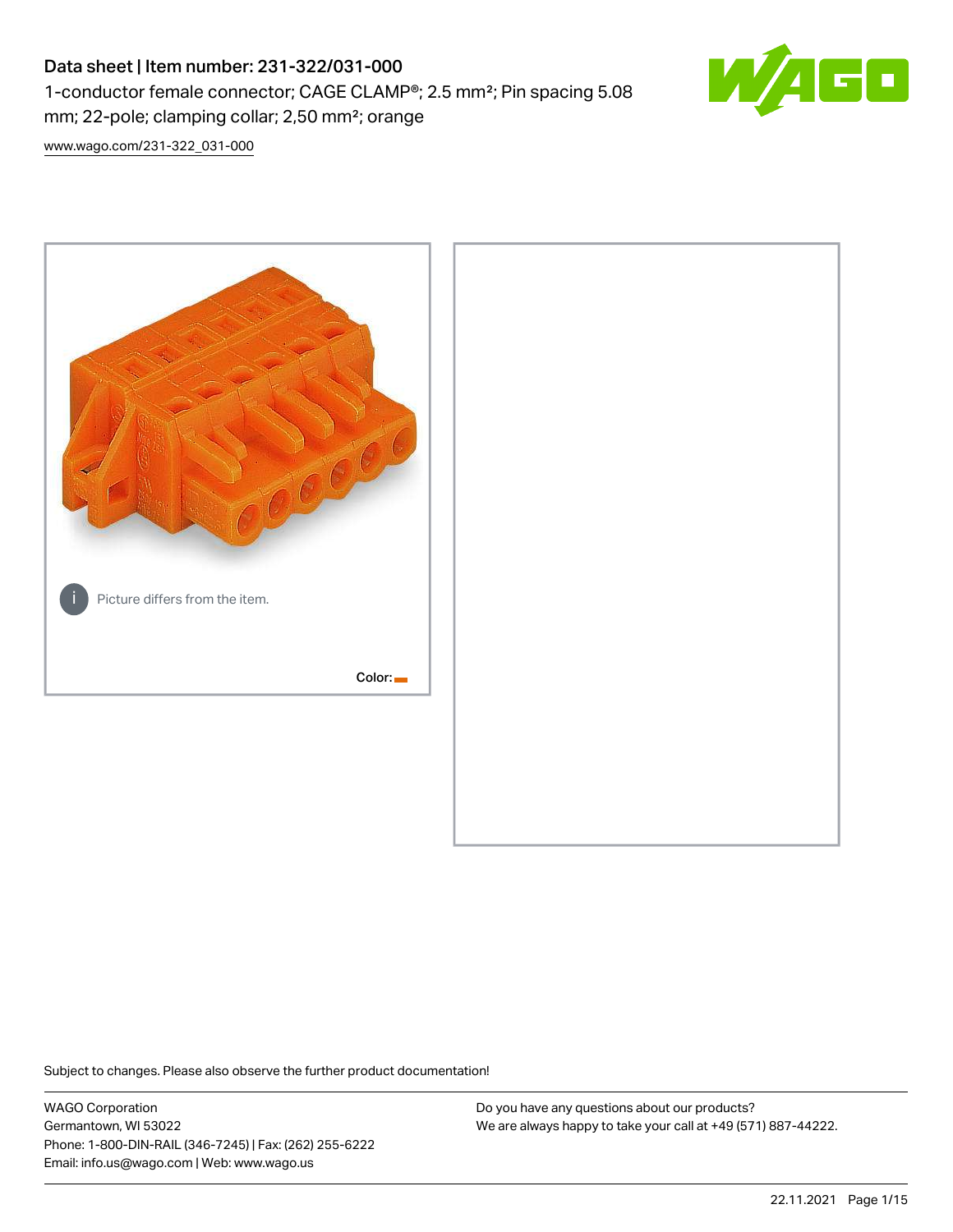

#### Dimensions in mm

 $L_1$  = (pole no. x pin spacing) + 3 mm

 $L_2$  = (pole no. x pin spacing) + 8.8 mm

 $L_3$  = (pole no. x pin spacing) + 14.8 mm

2- to 3-pole female connectors – one latch only

#### Item description

- $\blacksquare$ Universal connection for all conductor types
- Easy cable pre-assembly and on-unit wiring via vertical and horizontal CAGE CLAMP<sup>®</sup> actuation П

.<br>Subject to changes. Please also observe the further product documentation!

WAGO Corporation Germantown, WI 53022 Phone: 1-800-DIN-RAIL (346-7245) | Fax: (262) 255-6222 Email: info.us@wago.com | Web: www.wago.us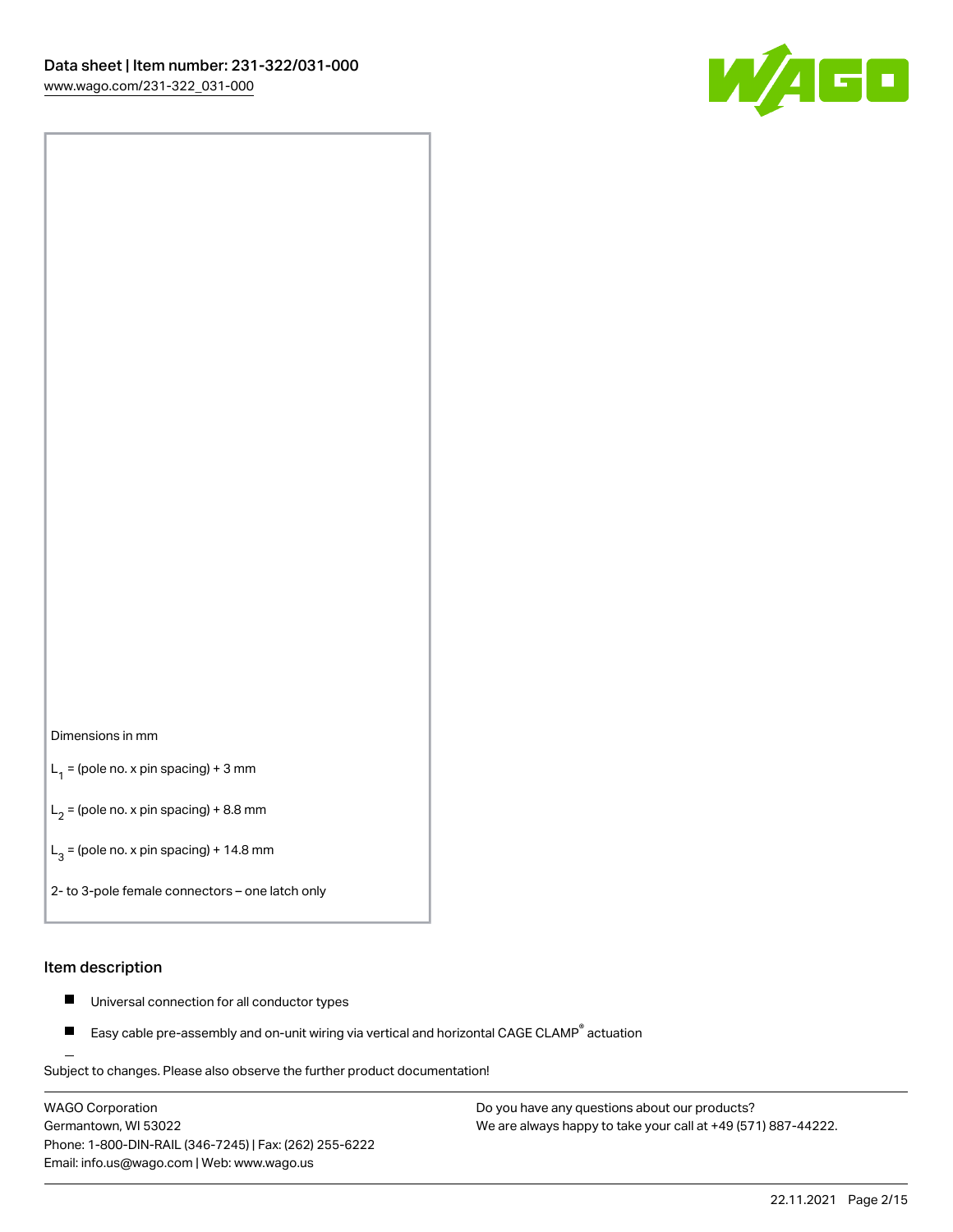W/AGO

- Integrated test ports
- $\blacksquare$ With coding fingers

# Data

## Notes

| Safety information 1 | The MCS-MULTI CONNECTION SYSTEM includes connectors<br>without breaking capacity in accordance with DIN EN 61984. When<br>used as intended, these connectors must not be connected<br>/disconnected when live or under load. The circuit design should<br>ensure header pins, which can be touched, are not live when<br>unmated. |
|----------------------|-----------------------------------------------------------------------------------------------------------------------------------------------------------------------------------------------------------------------------------------------------------------------------------------------------------------------------------|
| Variants:            | Gold-plated or partially gold-plated contact surfaces<br>Other versions (or variants) can be requested from WAGO Sales or<br>configured at https://configurator.wago.com/                                                                                                                                                         |

## Electrical data

#### IEC Approvals

| Ratings per                 | IEC/EN 60664-1                                                        |
|-----------------------------|-----------------------------------------------------------------------|
| Rated voltage (III / 3)     | 320 V                                                                 |
| Rated surge voltage (III/3) | 4 <sub>kV</sub>                                                       |
| Rated voltage (III/2)       | 320 V                                                                 |
| Rated surge voltage (III/2) | 4 <sub>k</sub> V                                                      |
| Nominal voltage (II/2)      | 630 V                                                                 |
| Rated surge voltage (II/2)  | 4 <sub>k</sub> V                                                      |
| Rated current               | 16 A                                                                  |
| Legend (ratings)            | $(III / 2)$ $\triangle$ Overvoltage category III / Pollution degree 2 |

#### UL Approvals

| Approvals per                  | <b>UL 1059</b> |
|--------------------------------|----------------|
| Rated voltage UL (Use Group B) | 300 V          |
| Rated current UL (Use Group B) | 15 A           |
| Rated voltage UL (Use Group D) | 300 V          |
| Rated current UL (Use Group D) | 10 A           |

#### Ratings per UL

| Rated voltage UL 1977 | 600 V  |
|-----------------------|--------|
| Rated current UL 1977 | $\sim$ |

Subject to changes. Please also observe the further product documentation!

| WAGO Corporation                                       | Do you have any questions about our products?                 |
|--------------------------------------------------------|---------------------------------------------------------------|
| Germantown. WI 53022                                   | We are always happy to take your call at +49 (571) 887-44222. |
| Phone: 1-800-DIN-RAIL (346-7245)   Fax: (262) 255-6222 |                                                               |
| Email: info.us@wago.com   Web: www.wago.us             |                                                               |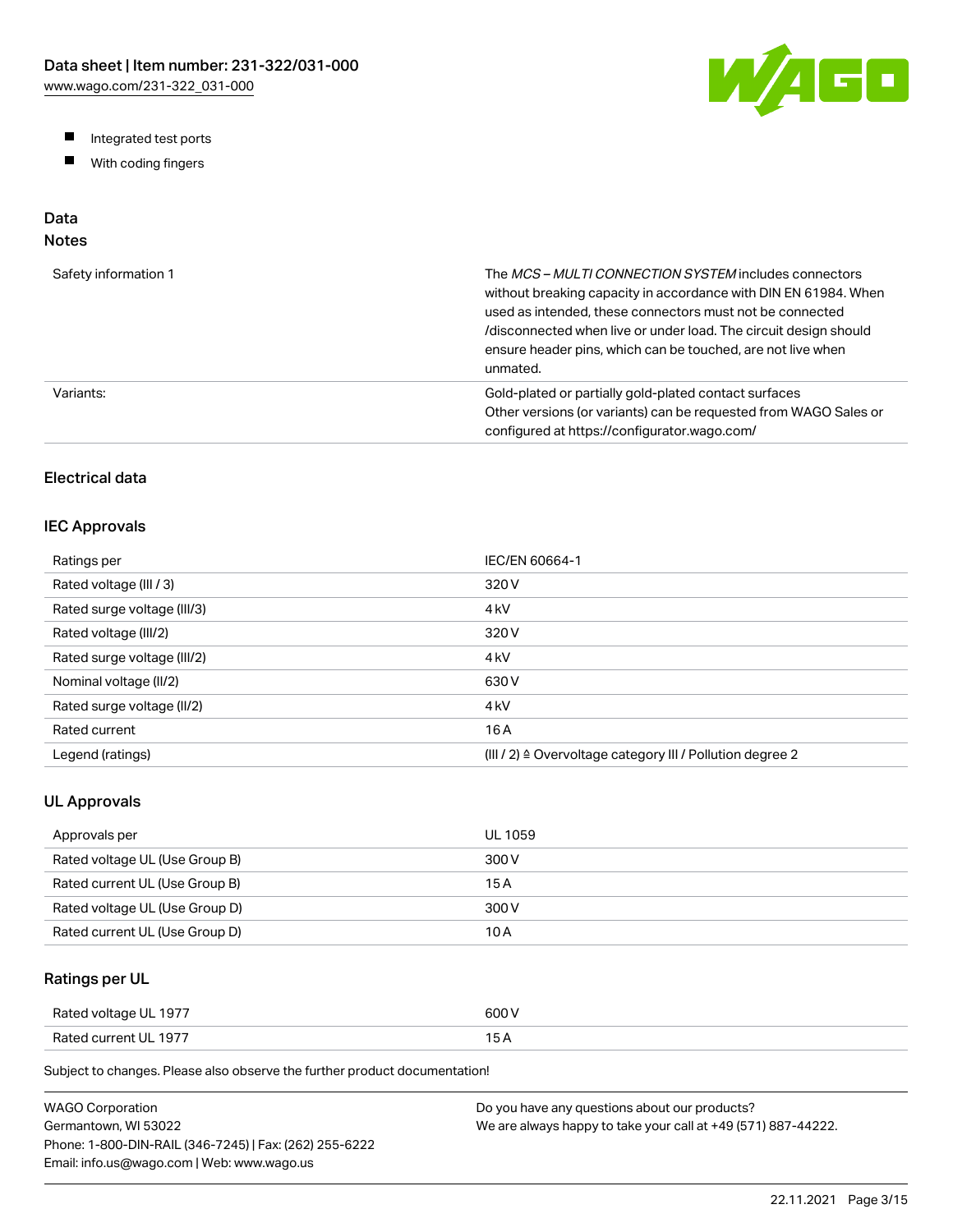

#### CSA Approvals

| Approvals per                   | CSA   |
|---------------------------------|-------|
| Rated voltage CSA (Use Group B) | 300 V |
| Rated current CSA (Use Group B) | 15A   |
| Rated voltage CSA (Use Group D) | 300 V |
| Rated current CSA (Use Group D) | 10 A  |

#### Connection data

| Total number of connection points | 22 |
|-----------------------------------|----|
| Total number of potentials        |    |
| Number of connection types        |    |
| Number of levels                  |    |

#### Connection 1

| Connection technology                             | CAGE CLAMP®                            |
|---------------------------------------------------|----------------------------------------|
| Actuation type                                    | Operating tool                         |
| Solid conductor                                   | $0.082.5$ mm <sup>2</sup> / 28  12 AWG |
| Fine-stranded conductor                           | $0.082.5$ mm <sup>2</sup> / 28  12 AWG |
| Fine-stranded conductor; with insulated ferrule   | $0.251.5$ mm <sup>2</sup>              |
| Fine-stranded conductor; with uninsulated ferrule | $0.252.5$ mm <sup>2</sup>              |
| Strip length                                      | $89$ mm / 0.31  0.35 inch              |
| Number of poles                                   | 22                                     |
| Conductor entry direction to mating direction     | 0°                                     |

## Physical data

| Pin spacing | 5.08 mm / 0.2 inch     |
|-------------|------------------------|
| Width       | 126.56 mm / 4.983 inch |
| Height      | 14.3 mm / 0.563 inch   |
| Depth       | 26.45 mm / 1.041 inch  |

#### Mechanical data

| Mounting type | Mounting flange       |
|---------------|-----------------------|
| Mounting type | Feed-through mounting |
|               | Panel mounting        |

Subject to changes. Please also observe the further product documentation!

| <b>WAGO Corporation</b>                                | Do you have any questions about our products?                 |
|--------------------------------------------------------|---------------------------------------------------------------|
| Germantown, WI 53022                                   | We are always happy to take your call at +49 (571) 887-44222. |
| Phone: 1-800-DIN-RAIL (346-7245)   Fax: (262) 255-6222 |                                                               |
| Email: info.us@wago.com   Web: www.wago.us             |                                                               |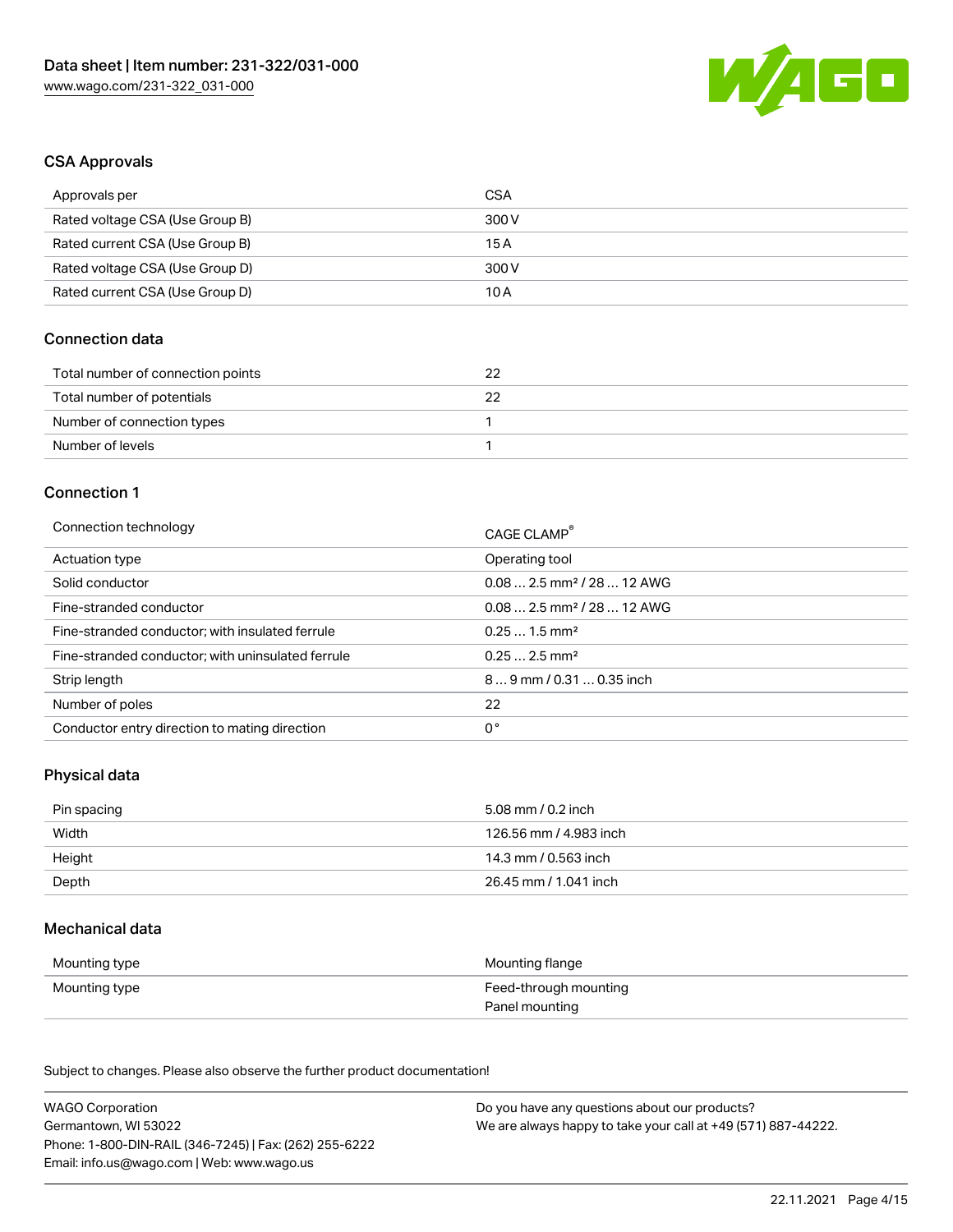[www.wago.com/231-322\\_031-000](http://www.wago.com/231-322_031-000)



#### Plug-in connection

| Contact type (pluggable connector) | Female connector/socket |
|------------------------------------|-------------------------|
| Connector (connection type)        | for conductor           |
| Mismating protection               | No.                     |
| Locking of plug-in connection      | Without                 |
|                                    |                         |

#### Material data

| Color                       | orange                            |
|-----------------------------|-----------------------------------|
| Material group              |                                   |
| Insulation material         | Polyamide (PA66)                  |
| Flammability class per UL94 | V0                                |
| Clamping spring material    | Chrome nickel spring steel (CrNi) |
| Contact material            | Copper alloy                      |
| Contact plating             | tin-plated                        |
| Fire load                   | 0.58MJ                            |
| Weight                      | 40.5g                             |

## Environmental requirements

| Limit temperature range<br>. | $+85 °C$<br>-60 |  |
|------------------------------|-----------------|--|
|------------------------------|-----------------|--|

## Commercial data

| Product Group         | 3 (Multi Conn. System) |
|-----------------------|------------------------|
| PU (SPU)              | 10 Stück               |
| Packaging type        | box                    |
| Country of origin     | <b>DE</b>              |
| <b>GTIN</b>           | 4044918350310          |
| Customs tariff number | 8536694040             |

## Approvals / Certificates

#### Country specific Approvals

| Logo | Approval                               | <b>Additional Approval Text</b> | Certificate<br>name |
|------|----------------------------------------|---------------------------------|---------------------|
|      | CВ<br>DEKRA Certification B.V.         | IEC 61984                       | NL-39756            |
|      | <b>CSA</b><br>DEKRA Certification B.V. | C <sub>22.2</sub>               | 1466354             |

Subject to changes. Please also observe the further product documentation!

WAGO Corporation Germantown, WI 53022 Phone: 1-800-DIN-RAIL (346-7245) | Fax: (262) 255-6222 Email: info.us@wago.com | Web: www.wago.us Do you have any questions about our products? We are always happy to take your call at +49 (571) 887-44222.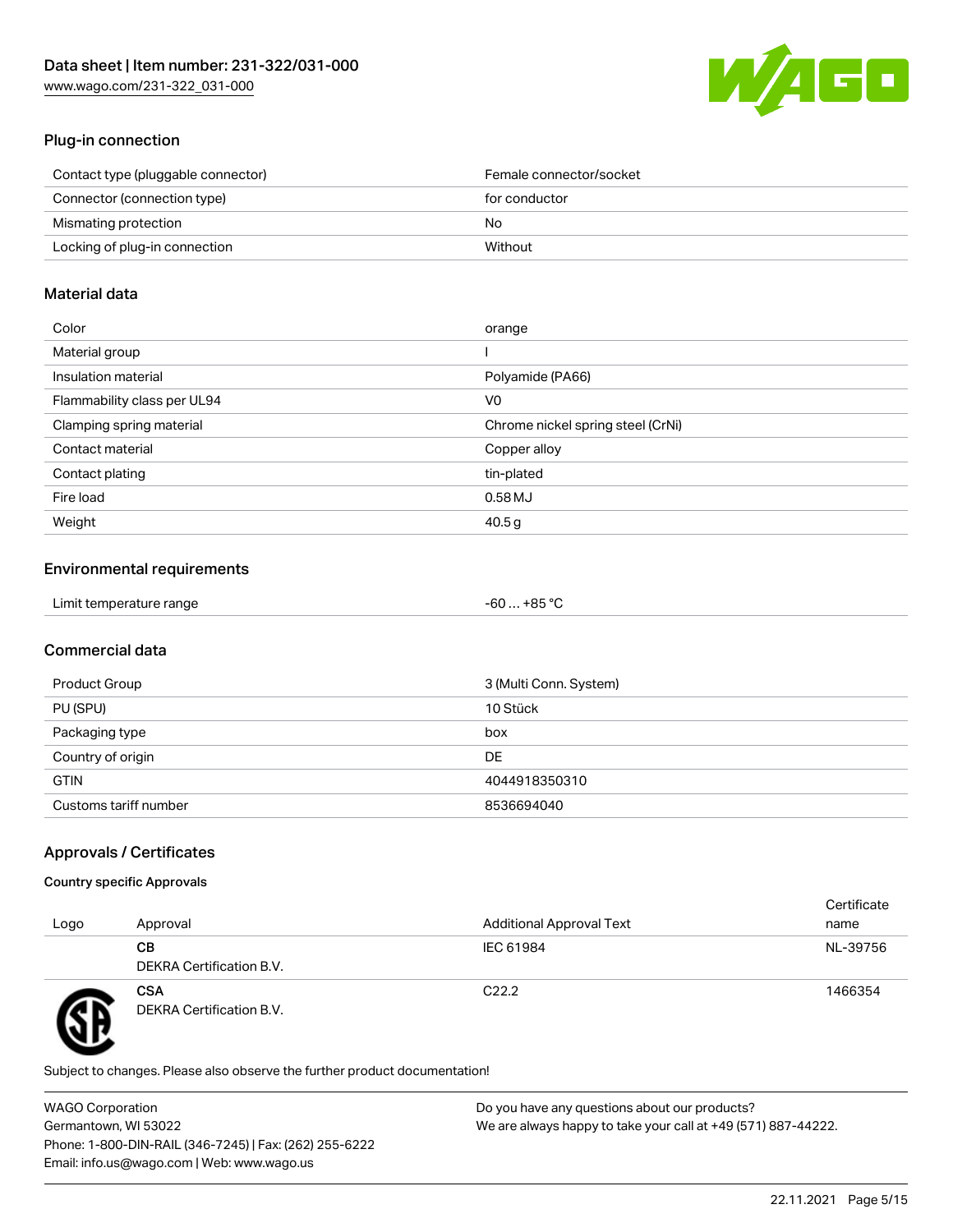

EN 61984 2190761.01

|      | <b>KEMA/KEUR</b>         |
|------|--------------------------|
| KEMA | DEKRA Certification B.V. |

#### Ship Approvals

| Logo | Approval                           | <b>Additional Approval Text</b> | Certificate<br>name             |
|------|------------------------------------|---------------------------------|---------------------------------|
| ABS  | ABS<br>American Bureau of Shipping | $\overline{\phantom{0}}$        | 19-<br>HG1869876-<br><b>PDA</b> |

#### UL-Approvals

| Logo                       | Approval                                | <b>Additional Approval Text</b> | Certificate<br>name |
|----------------------------|-----------------------------------------|---------------------------------|---------------------|
| $\boldsymbol{\mathcal{P}}$ | cURus<br>Underwriters Laboratories Inc. | <b>UL 1059</b>                  | E45172              |
| D                          | UL<br>UL International Germany GmbH     | <b>UL 1977</b>                  | E45171              |

#### Counterpart

|                             | Item no.231-652<br>Male connector; 22-pole; Pin spacing 5.08 mm; orange                                              | www.wago.com/231-652         |
|-----------------------------|----------------------------------------------------------------------------------------------------------------------|------------------------------|
|                             | Item no.231-552/001-000<br>Male header; 22-pole; THT; 1.0 x 1.0 mm solder pin; angled; pin spacing 5.08 mm; orange   | www.wago.com/231-552/001-000 |
|                             | Item no.231-352/001-000<br>Male header; 22-pole; THT; 1.0 x 1.0 mm solder pin; straight; pin spacing 5.08 mm; orange | www.wago.com/231-352/001-000 |
| <b>Optional accessories</b> |                                                                                                                      |                              |

Testing accessories

Testing accessories

Subject to changes. Please also observe the further product documentation!

WAGO Corporation Germantown, WI 53022 Phone: 1-800-DIN-RAIL (346-7245) | Fax: (262) 255-6222 Email: info.us@wago.com | Web: www.wago.us Do you have any questions about our products? We are always happy to take your call at +49 (571) 887-44222.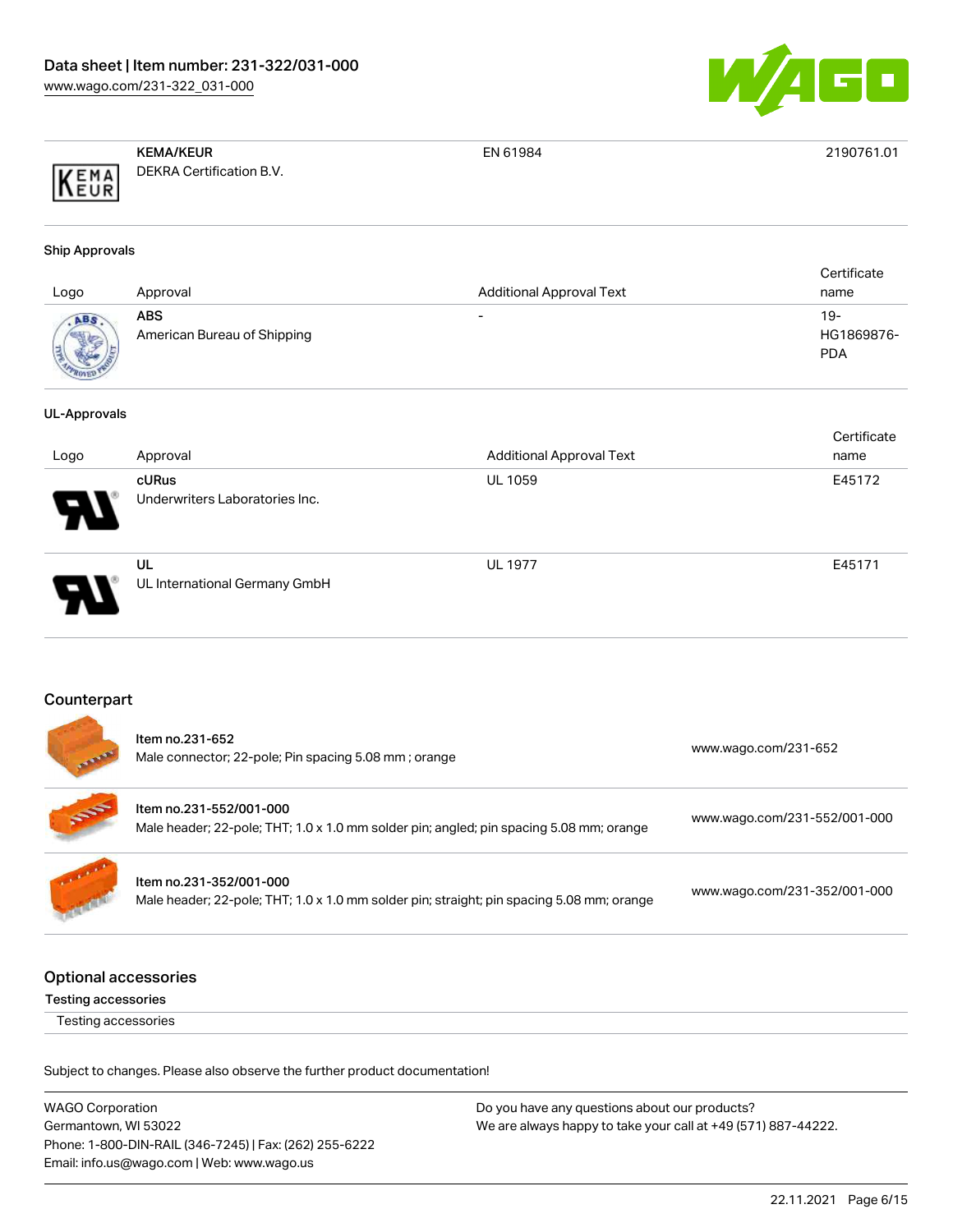Item no.: 231-661

[www.wago.com/231-322\\_031-000](http://www.wago.com/231-322_031-000)



Marking accessories Marking strip

Item no.: 210-136 Test plug; 2 mm Ø; with 500 mm cable



[www.wago.com/210-136](http://www.wago.com/210-136)

Test plugs for female connectors; for 5 mm and 5.08 mm pin spacing; 2,50 mm²; light gray [www.wago.com/231-661](http://www.wago.com/231-661) Item no.: 210-331/508-103 Marking strips; as a DIN A4 sheet; MARKED; 1-12 (200x); Height of marker strip: 2.3 mm/0.091 in; Strip length 182 mm; Horizontal marking; Self-adhesive; white [www.wago.com/210-331](http://www.wago.com/210-331/508-103) [/508-103](http://www.wago.com/210-331/508-103) Item no.: 210-331/508-104 Marking strips; as a DIN A4 sheet; MARKED; 13-24 (200x); Height of marker strip: 2.3 mm/0.091 in; Strip length 182 mm; Horizontal marking; Self-adhesive; white [www.wago.com/210-331](http://www.wago.com/210-331/508-104) [/508-104](http://www.wago.com/210-331/508-104) Item no.: 210-332/508-202 Marking strips; as a DIN A4 sheet; MARKED; 1-16 (160x); Height of marker strip: 3 mm; Strip length 182 mm; Horizontal marking; Self-adhesive; white [www.wago.com/210-332](http://www.wago.com/210-332/508-202) [/508-202](http://www.wago.com/210-332/508-202) Item no.: 210-332/508-204 Marking strips; as a DIN A4 sheet; MARKED; 17-32 (160x); Height of marker strip: 3 mm; Strip length 182 mm; Horizontal marking; Self-adhesive; white [www.wago.com/210-332](http://www.wago.com/210-332/508-204) [/508-204](http://www.wago.com/210-332/508-204) Item no.: 210-332/508-206 Marking strips; as a DIN A4 sheet; MARKED; 33-48 (160x); Height of marker strip: 3 mm; Strip length 182 mm; Horizontal marking; Self-adhesive; white [www.wago.com/210-332](http://www.wago.com/210-332/508-206) [/508-206](http://www.wago.com/210-332/508-206) Item no.: 210-332/508-205

Marking strips; as a DIN A4 sheet; MARKED; 1-32 (80x); Height of marker strip: 3 mm; Strip length 182 mm; Horizontal marking; Self-adhesive; white [www.wago.com/210-332](http://www.wago.com/210-332/508-205) [/508-205](http://www.wago.com/210-332/508-205)

Ferrule

**Ferrules** 

| Item no.: 216-101                                                                                  |                      |
|----------------------------------------------------------------------------------------------------|----------------------|
| Ferrule; Sleeve for 0.5 mm <sup>2</sup> / AWG 22; uninsulated; electro-tin plated; silver-colored  | www.wago.com/216-101 |
| Item no.: 216-104                                                                                  |                      |
| Ferrule; Sleeve for 1.5 mm <sup>2</sup> / AWG 16; uninsulated; electro-tin plated; silver-colored  | www.wago.com/216-104 |
| Item no.: 216-106                                                                                  |                      |
| Ferrule; Sleeve for 2.5 mm <sup>2</sup> / AWG 14; uninsulated; electro-tin plated; silver-colored  | www.wago.com/216-106 |
| Item no.: 216-102                                                                                  |                      |
| Ferrule; Sleeve for 0.75 mm <sup>2</sup> / AWG 20; uninsulated; electro-tin plated; silver-colored | www.wago.com/216-102 |
| Item no.: 216-103                                                                                  |                      |
| Ferrule; Sleeve for 1 mm <sup>2</sup> / AWG 18; uninsulated; electro-tin plated                    | www.wago.com/216-103 |
| Item no.: 216-123                                                                                  |                      |
| Ferrule; Sleeve for 1 mm <sup>2</sup> / AWG 18; uninsulated; electro-tin plated; silver-colored    | www.wago.com/216-123 |
| Subject to changes. Please also observe the further product documentation!                         |                      |
|                                                                                                    |                      |

WAGO Corporation Germantown, WI 53022 Phone: 1-800-DIN-RAIL (346-7245) | Fax: (262) 255-6222 Email: info.us@wago.com | Web: www.wago.us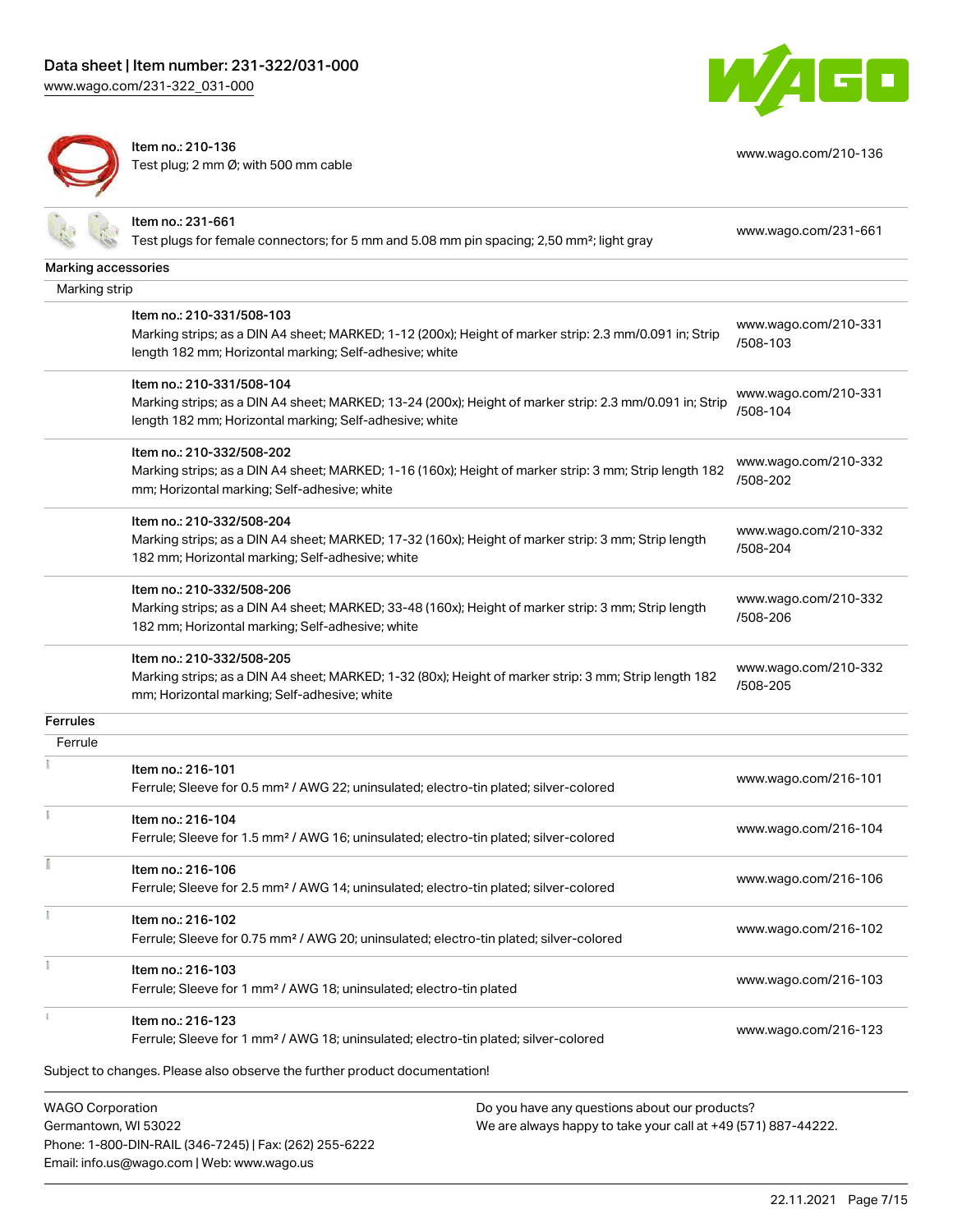## Data sheet | Item number: 231-322/031-000

[www.wago.com/231-322\\_031-000](http://www.wago.com/231-322_031-000)



|    | Item no.: 216-122<br>Ferrule; Sleeve for 0.75 mm <sup>2</sup> / AWG 20; uninsulated; electro-tin plated; silver-colored                                                                           | www.wago.com/216-122 |
|----|---------------------------------------------------------------------------------------------------------------------------------------------------------------------------------------------------|----------------------|
| I. | Item no.: 216-124<br>Ferrule; Sleeve for 1.5 mm <sup>2</sup> / AWG 16; uninsulated; electro-tin plated                                                                                            | www.wago.com/216-124 |
|    | Item no.: 216-142<br>Ferrule; Sleeve for 0.75 mm <sup>2</sup> / 18 AWG; uninsulated; electro-tin plated; electrolytic copper; gastight<br>crimped; acc. to DIN 46228, Part 1/08.92                | www.wago.com/216-142 |
|    | Item no.: 216-132<br>Ferrule; Sleeve for 0.34 mm <sup>2</sup> / AWG 24; uninsulated; electro-tin plated                                                                                           | www.wago.com/216-132 |
|    | Item no.: 216-121<br>Ferrule; Sleeve for 0.5 mm <sup>2</sup> / AWG 22; uninsulated; electro-tin plated; silver-colored                                                                            | www.wago.com/216-121 |
|    | Item no.: 216-143<br>Ferrule; Sleeve for 1 mm <sup>2</sup> / AWG 18; uninsulated; electro-tin plated; electrolytic copper; gastight<br>crimped; acc. to DIN 46228, Part 1/08.92                   | www.wago.com/216-143 |
|    | Item no.: 216-131<br>Ferrule; Sleeve for 0.25 mm <sup>2</sup> / AWG 24; uninsulated; electro-tin plated; silver-colored                                                                           | www.wago.com/216-131 |
|    | Item no.: 216-141<br>Ferrule; Sleeve for 0.5 mm <sup>2</sup> / 20 AWG; uninsulated; electro-tin plated; electrolytic copper; gastight<br>crimped; acc. to DIN 46228, Part 1/08.92                 | www.wago.com/216-141 |
|    | Item no.: 216-152<br>Ferrule; Sleeve for 0.34 mm <sup>2</sup> / AWG 24; uninsulated; electro-tin plated                                                                                           | www.wago.com/216-152 |
|    | Item no.: 216-203<br>Ferrule; Sleeve for 1 mm <sup>2</sup> / AWG 18; insulated; electro-tin plated; red                                                                                           | www.wago.com/216-203 |
|    | Item no.: 216-202<br>Ferrule; Sleeve for 0.75 mm <sup>2</sup> / 18 AWG; insulated; electro-tin plated; gray                                                                                       | www.wago.com/216-202 |
| ı  | Item no.: 216-151<br>Ferrule; Sleeve for 0.25 mm <sup>2</sup> / AWG 24; uninsulated; electro-tin plated                                                                                           | www.wago.com/216-151 |
| Â  | Item no.: 216-204<br>Ferrule; Sleeve for 1.5 mm <sup>2</sup> / AWG 16; insulated; electro-tin plated; black                                                                                       | www.wago.com/216-204 |
|    | Item no.: 216-144<br>Ferrule; Sleeve for 1.5 mm <sup>2</sup> / AWG 16; uninsulated; electro-tin plated; electrolytic copper; gastight<br>crimped; acc. to DIN 46228, Part 1/08.92; silver-colored | www.wago.com/216-144 |
|    | Item no.: 216-201<br>Ferrule; Sleeve for 0.5 mm <sup>2</sup> / 20 AWG; insulated; electro-tin plated; white                                                                                       | www.wago.com/216-201 |
|    | Item no.: 216-223<br>Ferrule; Sleeve for 1 mm <sup>2</sup> / AWG 18; insulated; electro-tin plated; red                                                                                           | www.wago.com/216-223 |
|    | Item no.: 216-241<br>Ferrule; Sleeve for 0.5 mm <sup>2</sup> / 20 AWG; insulated; electro-tin plated; electrolytic copper; gastight<br>crimped; acc. to DIN 46228, Part 4/09.90; white            | www.wago.com/216-241 |
|    | Item no.: 216-242                                                                                                                                                                                 |                      |

Subject to changes. Please also observe the further product documentation!

WAGO Corporation Germantown, WI 53022 Phone: 1-800-DIN-RAIL (346-7245) | Fax: (262) 255-6222 Email: info.us@wago.com | Web: www.wago.us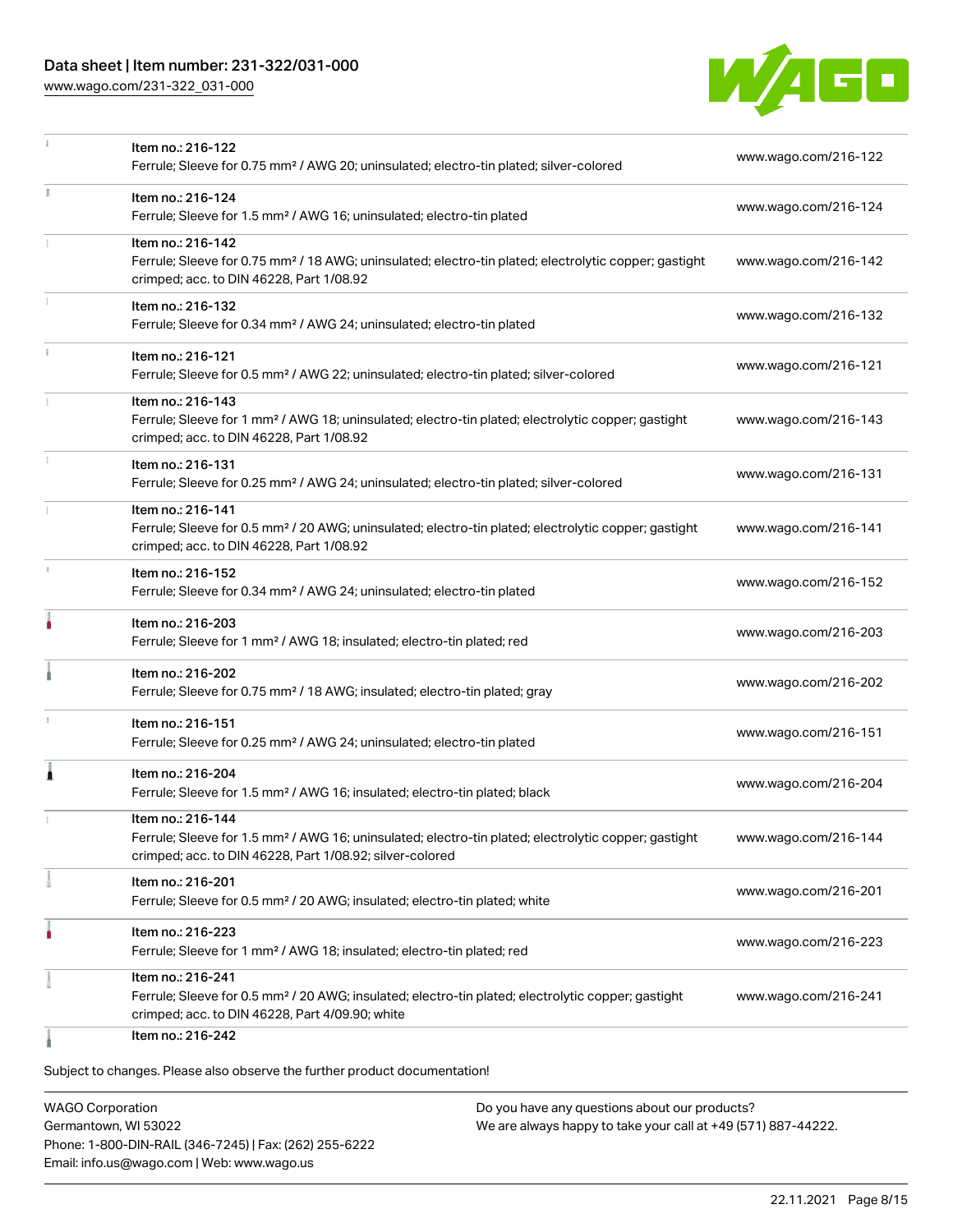[www.wago.com/231-322\\_031-000](http://www.wago.com/231-322_031-000)



| WAGO Corporation | Do you have any questions about our products?                                                                                                                                                           |                      |
|------------------|---------------------------------------------------------------------------------------------------------------------------------------------------------------------------------------------------------|----------------------|
|                  | Subject to changes. Please also observe the further product documentation!                                                                                                                              |                      |
|                  | Item no.: 231-159                                                                                                                                                                                       | www.wago.com/231-159 |
|                  | Item no.: 209-132<br>Operating tool; for connecting comb-style jumper bar; 2-way; of insulating material                                                                                                | www.wago.com/209-132 |
|                  | Item no.: 209-130<br>Operating tool; suitable for 264, 280 and 281 Series; 1-way; of insulating material; white                                                                                         | www.wago.com/209-130 |
|                  |                                                                                                                                                                                                         |                      |
| Operating tool   |                                                                                                                                                                                                         |                      |
| <b>Tools</b>     | Ferrule; Sleeve for 0.34 mm <sup>2</sup> / 22 AWG; insulated; electro-tin plated; light turquoise                                                                                                       | www.wago.com/216-302 |
| ٠                | Ferrule; Sleeve for 0.34 mm <sup>2</sup> / 22 AWG; insulated; electro-tin plated; green<br>Item no.: 216-302                                                                                            |                      |
|                  | Item no.: 216-322                                                                                                                                                                                       | www.wago.com/216-322 |
|                  | Item no.: 216-321<br>Ferrule; Sleeve for 0.25 mm <sup>2</sup> / AWG 24; insulated; electro-tin plated; yellow                                                                                           | www.wago.com/216-321 |
|                  | Item no.: 216-301<br>Ferrule; Sleeve for 0.25 mm <sup>2</sup> / AWG 24; insulated; electro-tin plated; yellow                                                                                           | www.wago.com/216-301 |
|                  | Item no.: 216-262<br>Ferrule; Sleeve for 0.75 mm <sup>2</sup> / 18 AWG; insulated; electro-tin plated; electrolytic copper; gastight<br>crimped; acc. to DIN 46228, Part 4/09.90; gray                  | www.wago.com/216-262 |
| 1                | Item no.: 216-284<br>Ferrule; Sleeve for 1.5 mm <sup>2</sup> / AWG 16; insulated; electro-tin plated; electrolytic copper; gastight<br>crimped; acc. to DIN 46228, Part 4/09.90; black                  | www.wago.com/216-284 |
| 1                | Item no.: 216-264<br>Ferrule; Sleeve for 1.5 mm <sup>2</sup> / AWG 16; insulated; electro-tin plated; electrolytic copper; gastight<br>crimped; acc. to DIN 46228, Part 4/09.90; black                  | www.wago.com/216-264 |
|                  | Item no.: 216-263<br>Ferrule; Sleeve for 1 mm <sup>2</sup> / AWG 18; insulated; electro-tin plated; electrolytic copper; gastight crimped; www.wago.com/216-263<br>acc. to DIN 46228, Part 4/09.90; red |                      |
| Â                | Item no.: 216-244<br>Ferrule; Sleeve for 1.5 mm <sup>2</sup> / AWG 16; insulated; electro-tin plated; electrolytic copper; gastight<br>crimped; acc. to DIN 46228, Part 4/09.90; black                  | www.wago.com/216-244 |
|                  | Item no.: 216-243<br>Ferrule; Sleeve for 1 mm <sup>2</sup> / AWG 18; insulated; electro-tin plated; electrolytic copper; gastight crimped; www.wago.com/216-243<br>acc. to DIN 46228, Part 4/09.90; red |                      |
| ۸                | Item no.: 216-224<br>Ferrule; Sleeve for 1.5 mm <sup>2</sup> / AWG 16; insulated; electro-tin plated; black                                                                                             | www.wago.com/216-224 |
|                  | Item no.: 216-221<br>Ferrule; Sleeve for 0.5 mm <sup>2</sup> / 20 AWG; insulated; electro-tin plated; white                                                                                             | www.wago.com/216-221 |
|                  | Item no.: 216-222<br>Ferrule; Sleeve for 0.75 mm <sup>2</sup> / 18 AWG; insulated; electro-tin plated; gray                                                                                             | www.wago.com/216-222 |
|                  | Ferrule; Sleeve for 0.75 mm <sup>2</sup> / 18 AWG; insulated; electro-tin plated; electrolytic copper; gastight<br>crimped; acc. to DIN 46228, Part 4/09.90; gray                                       | www.wago.com/216-242 |

WAGO Corporation Germantown, WI 53022 Phone: 1-800-DIN-RAIL (346-7245) | Fax: (262) 255-6222 Email: info.us@wago.com | Web: www.wago.us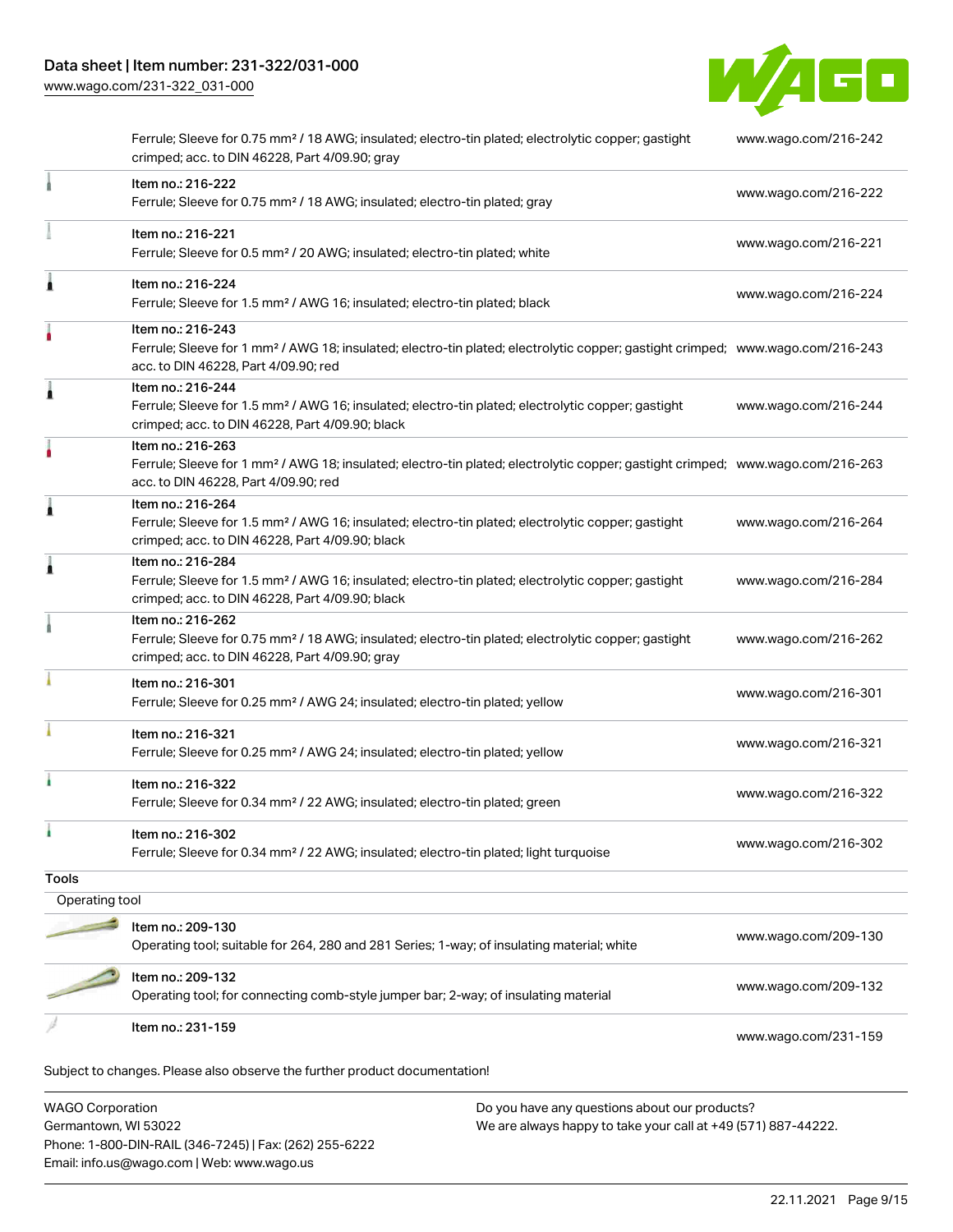## Data sheet | Item number: 231-322/031-000

[www.wago.com/231-322\\_031-000](http://www.wago.com/231-322_031-000)



|                   | Operating tool; natural                                                                                          |                      |
|-------------------|------------------------------------------------------------------------------------------------------------------|----------------------|
|                   | Item no.: 231-231<br>Combination operating tool; red                                                             | www.wago.com/231-231 |
|                   | Item no.: 210-657<br>Operating tool; Blade: 3.5 x 0.5 mm; with a partially insulated shaft; short; multicoloured | www.wago.com/210-657 |
|                   | Item no.: 210-720<br>Operating tool; Blade: 3.5 x 0.5 mm; with a partially insulated shaft; multicoloured        | www.wago.com/210-720 |
|                   | Item no.: 231-131<br>Operating tool; made of insulating material; 1-way; loose; white                            | www.wago.com/231-131 |
|                   | Item no.: 231-291<br>Operating tool; made of insulating material; 1-way; loose; red                              | www.wago.com/231-291 |
|                   | Item no.: 280-432<br>Operating tool; made of insulating material; 2-way; white                                   | www.wago.com/280-432 |
|                   | Item no.: 280-434<br>Operating tool; made of insulating material; 4-way                                          | www.wago.com/280-434 |
|                   | Item no.: 280-437<br>Operating tool; made of insulating material; 7-way                                          | www.wago.com/280-437 |
|                   | Item no.: 280-440<br>Operating tool; made of insulating material; 10-way                                         | www.wago.com/280-440 |
|                   | Item no.: 280-435<br>Operating tool; made of insulating material; 5-way; gray                                    | www.wago.com/280-435 |
|                   | Item no.: 280-436<br>Operating tool; made of insulating material; 6-way                                          | www.wago.com/280-436 |
|                   | Item no.: 280-438<br>Operating tool; made of insulating material; 8-way                                          | www.wago.com/280-438 |
|                   | Item no.: 280-433<br>Operating tool; made of insulating material; 3-way                                          | www.wago.com/280-433 |
| Cover             |                                                                                                                  |                      |
| Cover             |                                                                                                                  |                      |
|                   | Item no.: 231-669<br>Lockout caps; for covering unused clamping units; orange                                    | www.wago.com/231-669 |
| Insulations stops |                                                                                                                  |                      |
| Insulation stop   |                                                                                                                  |                      |

Subject to changes. Please also observe the further product documentation!

WAGO Corporation Germantown, WI 53022 Phone: 1-800-DIN-RAIL (346-7245) | Fax: (262) 255-6222 Email: info.us@wago.com | Web: www.wago.us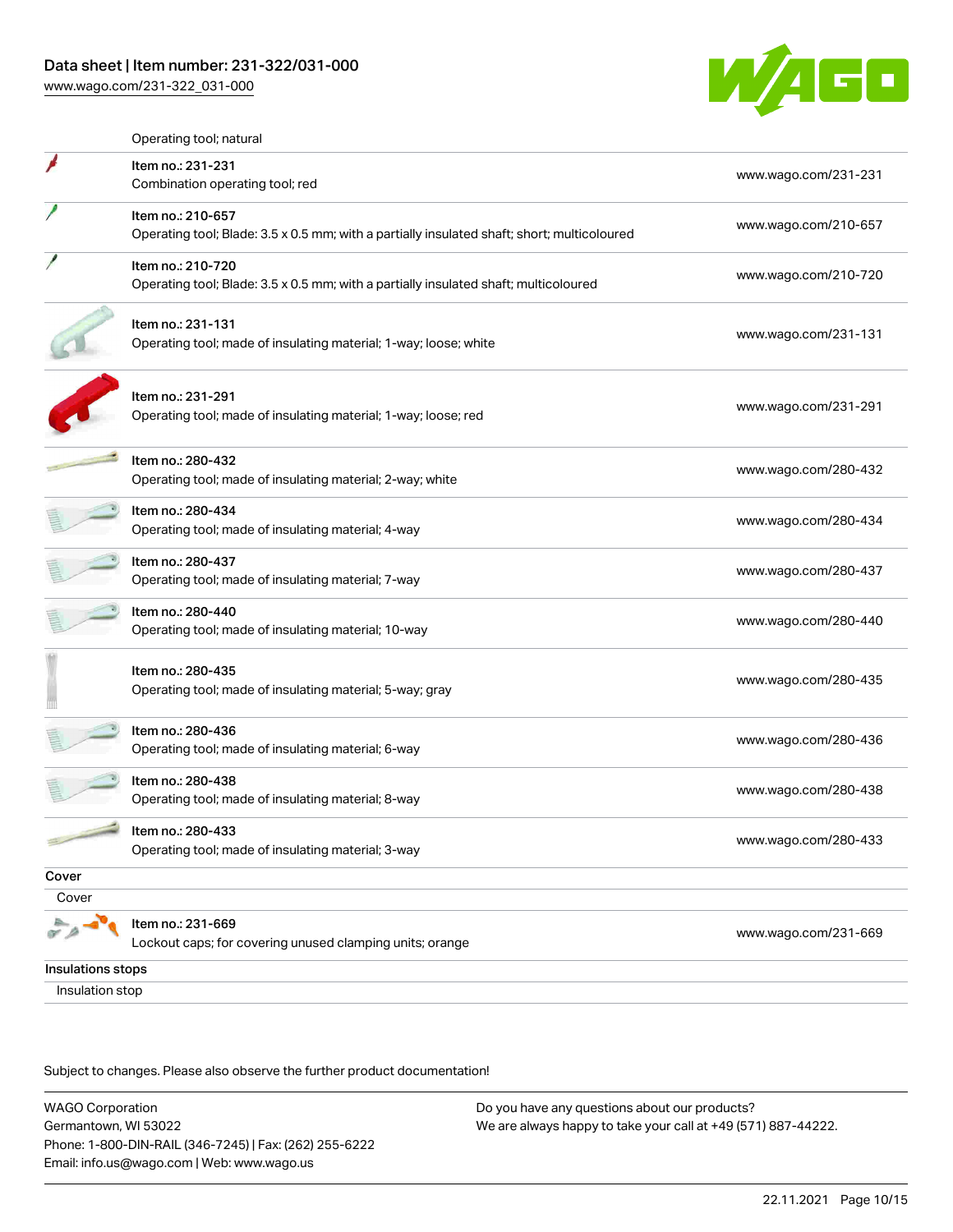# Data sheet | Item number: 231-322/031-000

[www.wago.com/231-322\\_031-000](http://www.wago.com/231-322_031-000)



Item no.: 231-672 Insulation stop; 0.75 - 1 mm²; dark gray



[www.wago.com/231-672](http://www.wago.com/231-672)

|                                                         | Item no.: 231-670<br>Insulation stop; 0.08-0.2 mm <sup>2</sup> / 0.2 mm <sup>2</sup> "s"; white |                      |                      | www.wago.com/231-670 |  |
|---------------------------------------------------------|-------------------------------------------------------------------------------------------------|----------------------|----------------------|----------------------|--|
|                                                         | Item no.: 231-671<br>Insulation stop; 0.25 - 0.5 mm <sup>2</sup> ; light gray                   |                      |                      | www.wago.com/231-671 |  |
| Mounting                                                |                                                                                                 |                      |                      |                      |  |
| Mounting accessories                                    |                                                                                                 |                      |                      |                      |  |
|                                                         | Item no.: 209-147<br>Self-tapping screw                                                         |                      |                      | www.wago.com/209-147 |  |
|                                                         | Item no.: 231-194<br>Self-tapping screw; B 2.2x13, fixing hole 1.8 mm Ø                         |                      | www.wago.com/231-194 |                      |  |
|                                                         | Item no.: 231-195<br>Screw with nut; M2x12; for fixing element                                  |                      | www.wago.com/231-195 |                      |  |
|                                                         | Item no.: 231-295<br>Screw with nut                                                             | www.wago.com/231-295 |                      |                      |  |
| Jumpers                                                 |                                                                                                 |                      |                      |                      |  |
| Jumper                                                  |                                                                                                 |                      |                      |                      |  |
|                                                         | Item no.: 231-905<br>Jumper; for conductor entry; 5-way; insulated; gray                        |                      | www.wago.com/231-905 |                      |  |
|                                                         | Item no.: 231-903<br>Jumper; for conductor entry; 3-way; insulated; gray                        |                      | www.wago.com/231-903 |                      |  |
|                                                         | Item no.: 231-907<br>Jumper; for conductor entry; 7-way; insulated; gray                        |                      | www.wago.com/231-907 |                      |  |
|                                                         | Item no.: 231-910<br>Jumper; for conductor entry; 10-way; insulated; gray                       |                      | www.wago.com/231-910 |                      |  |
|                                                         | ltem no.: 231-902<br>Jumper; for conductor entry; 2-way; insulated; gray                        |                      | www.wago.com/231-902 |                      |  |
| <b>Downloads</b>                                        |                                                                                                 |                      |                      |                      |  |
| Documentation                                           |                                                                                                 |                      |                      |                      |  |
| <b>Additional Information</b><br>Technical explanations |                                                                                                 | 2019 Apr 3           | pdf                  | Download             |  |
|                                                         |                                                                                                 |                      |                      |                      |  |
|                                                         | Subject to changes. Please also observe the further product documentation!                      |                      |                      |                      |  |

| <b>WAGO Corporation</b>                                | Do you have any questions about our products?                 |  |  |  |
|--------------------------------------------------------|---------------------------------------------------------------|--|--|--|
| Germantown, WI 53022                                   | We are always happy to take your call at +49 (571) 887-44222. |  |  |  |
| Phone: 1-800-DIN-RAIL (346-7245)   Fax: (262) 255-6222 |                                                               |  |  |  |
| Email: info.us@wago.com   Web: www.wago.us             |                                                               |  |  |  |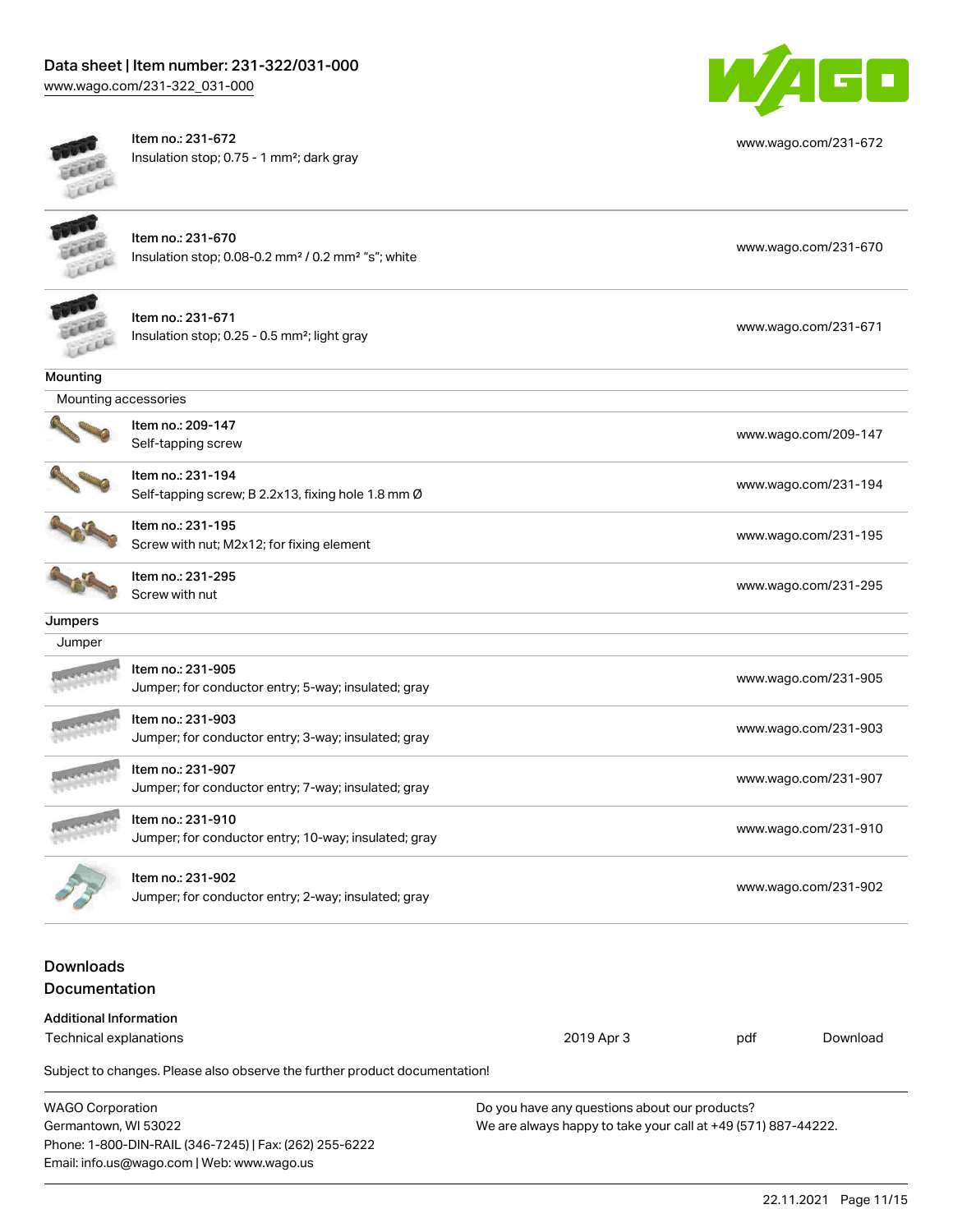

2.0 MB

| <b>CAD files</b>                                                                                                                                  |            |          |
|---------------------------------------------------------------------------------------------------------------------------------------------------|------------|----------|
| CAD data                                                                                                                                          |            |          |
| 2D/3D Models 231-322/031-000                                                                                                                      | <b>URL</b> | Download |
| CAE data                                                                                                                                          |            |          |
| EPLAN Data Portal 231-322/031-000                                                                                                                 | URL        | Download |
| ZUKEN Portal 231-322/031-000                                                                                                                      | URL        | Download |
| EPLAN Data Portal 231-322/031-000                                                                                                                 | <b>URL</b> | Download |
| <b>Environmental Product Compliance</b>                                                                                                           |            |          |
| <b>Compliance Search</b>                                                                                                                          |            |          |
| Environmental Product Compliance 231-322/031-000                                                                                                  |            | Download |
| 1-conductor female connector; CAGE CLAMP®; 2.5 mm <sup>2</sup> ; Pin spacing 5.08 mm; 22-<br>pole; clamping collar; 2,50 mm <sup>2</sup> ; orange |            |          |

#### Installation Notes

Female connectors with mounting flanges can be used as PCB through-panel connectors – conductor termination parallel to CAGE CLAMP® actuation.

Subject to changes. Please also observe the further product documentation!

WAGO Corporation Germantown, WI 53022 Phone: 1-800-DIN-RAIL (346-7245) | Fax: (262) 255-6222 Email: info.us@wago.com | Web: www.wago.us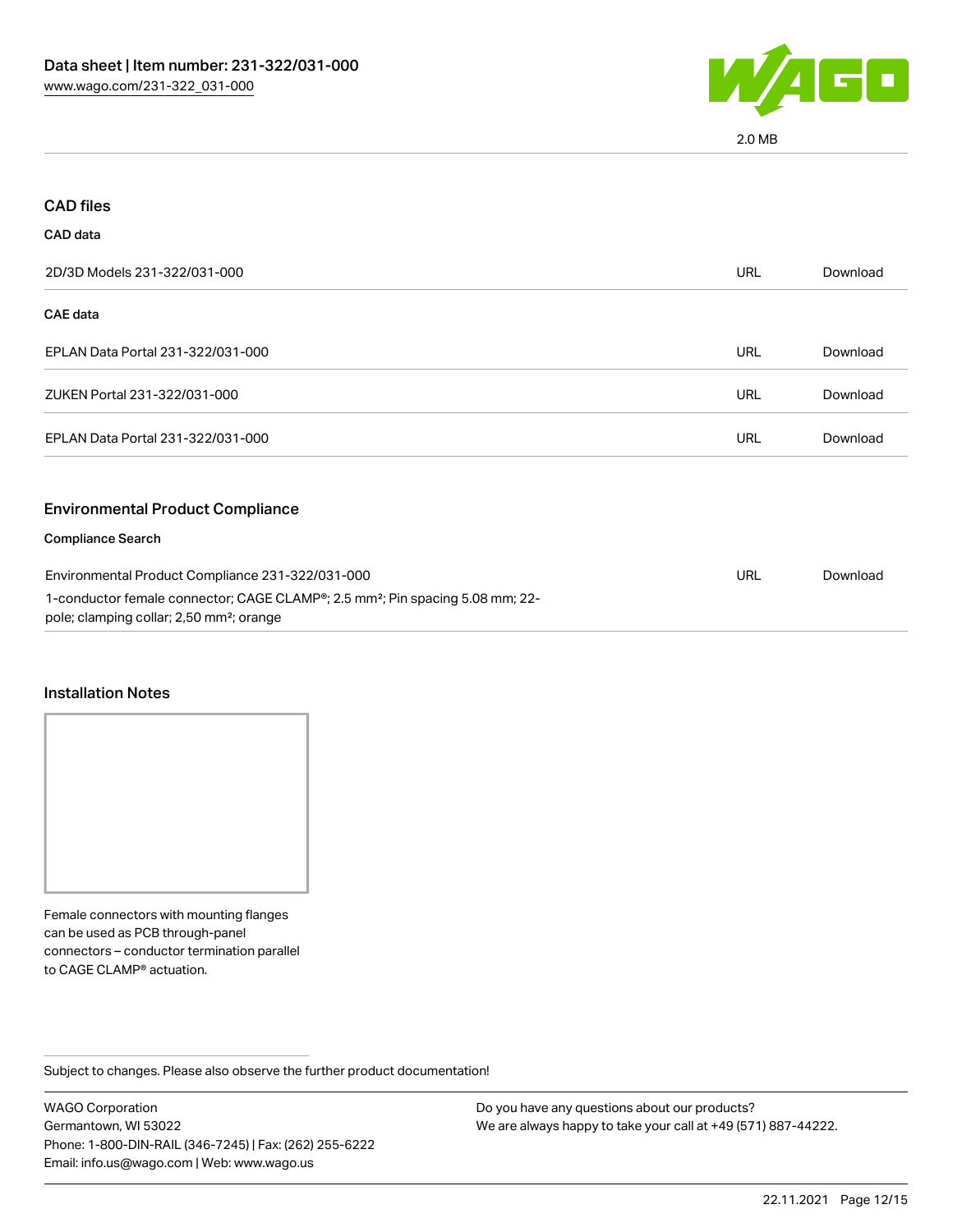

PCB female connectors with mounting flanges can be used as through-panel connectors for external wiring.

16-pole female connector with mounting flanges in a 19" rack – conductor termination parallel to CAGE CLAMP® actuation



Inserting a conductor via 3.5 mm screwdriver – CAGE CLAMP® actuation parallel to conductor entry.



Inserting a conductor via 3.5 mm screwdriver – CAGE CLAMP® actuation perpendicular to conductor entry.



Inserting a conductor into CAGE CLAMP® unit via operating lever (231-291).

Subject to changes. Please also observe the further product documentation!

WAGO Corporation Germantown, WI 53022 Phone: 1-800-DIN-RAIL (346-7245) | Fax: (262) 255-6222 Email: info.us@wago.com | Web: www.wago.us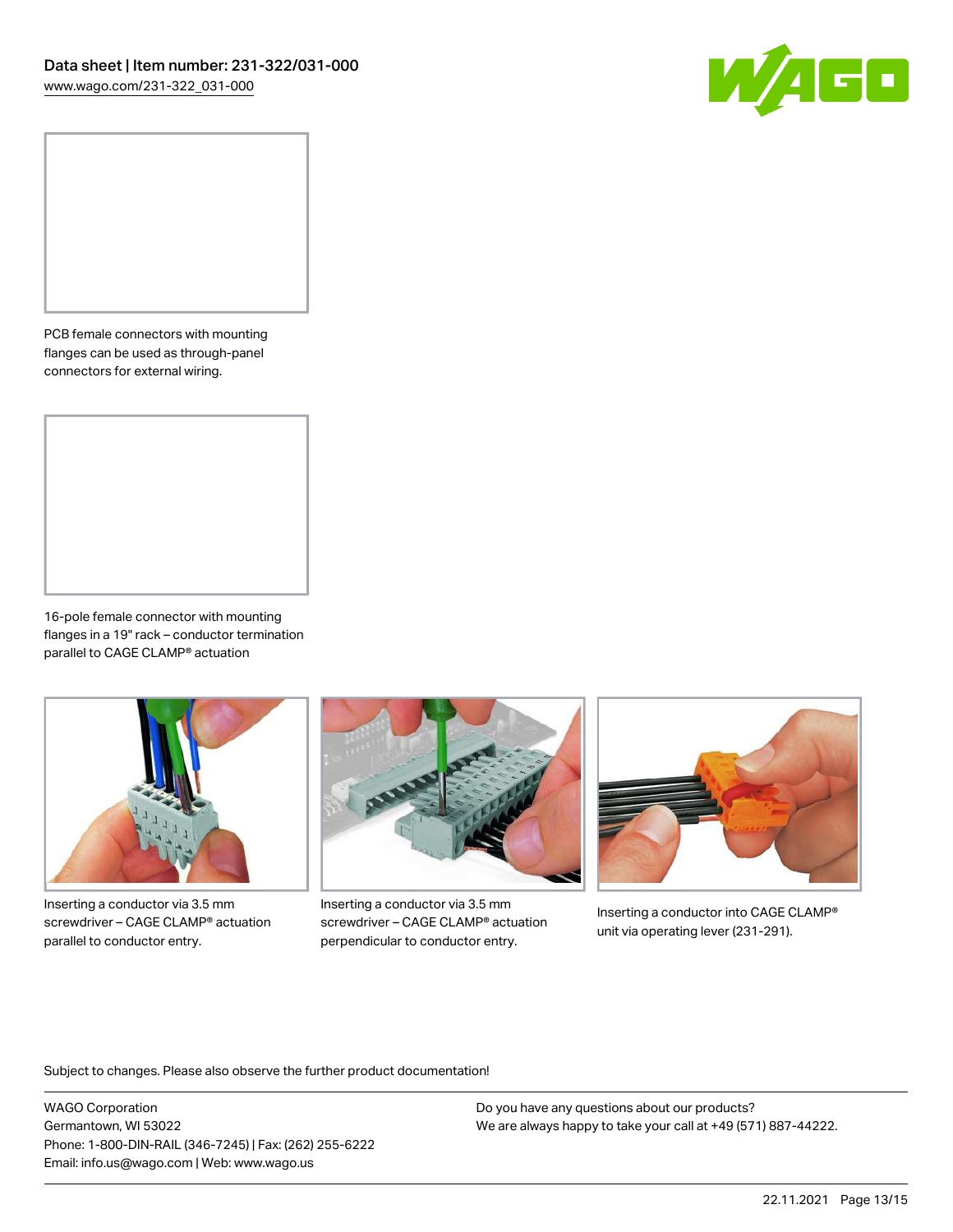



Inserting a conductor via operating tool.



Coding a female connector by removing coding finger(s).



Testing – female connector with CAGE CLAMP®

Integrated test ports for testing perpendicular to conductor entry via 2 or 2.3 mm Ø test plug

#### Installation

Subject to changes. Please also observe the further product documentation!

WAGO Corporation Germantown, WI 53022 Phone: 1-800-DIN-RAIL (346-7245) | Fax: (262) 255-6222 Email: info.us@wago.com | Web: www.wago.us